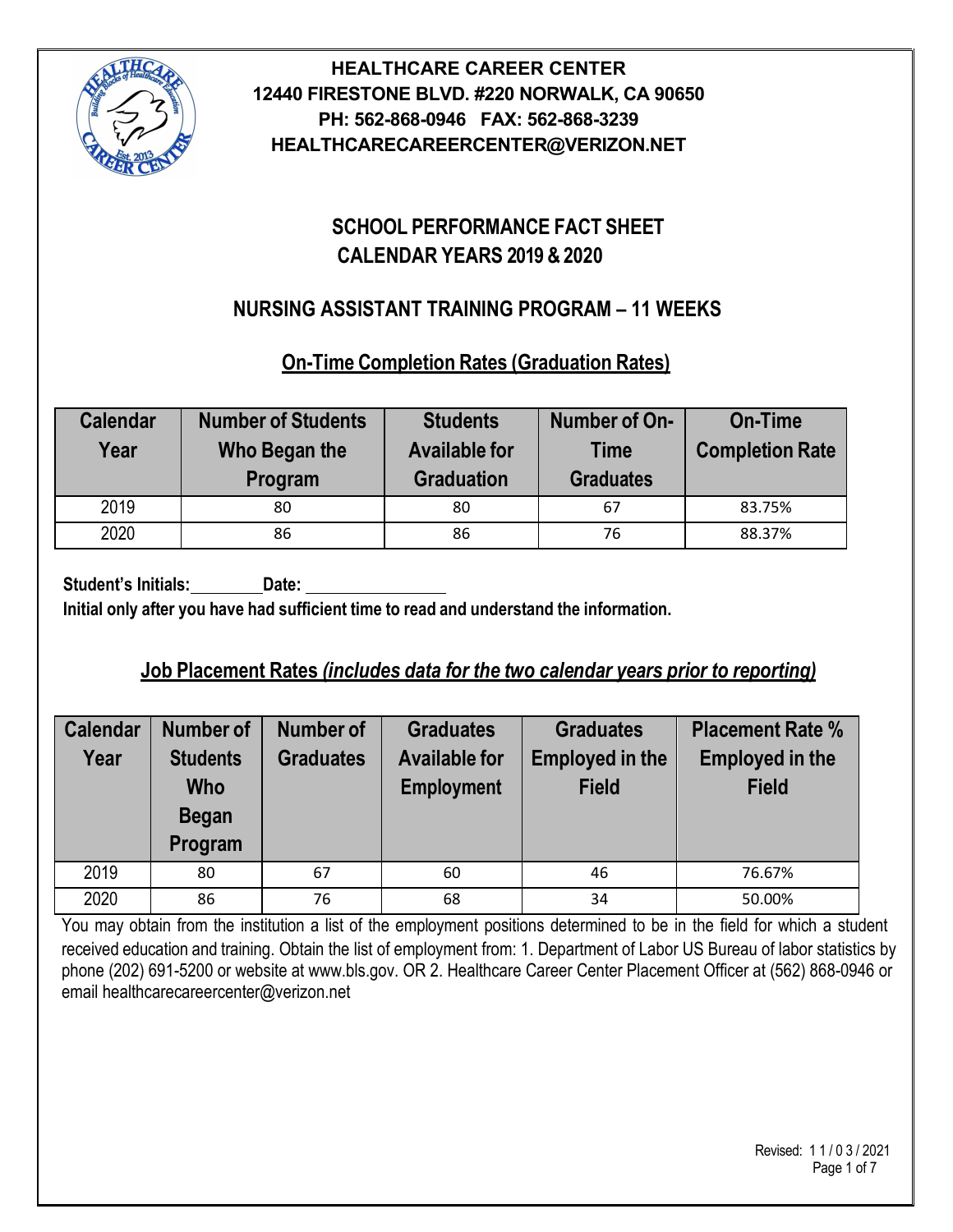

**Gainfully Employed Categories** *(includes data for the two calendar years prior to reporting)*

|                      | <u>are runs von am runs Employmone</u> |                                    |                        |  |  |  |  |
|----------------------|----------------------------------------|------------------------------------|------------------------|--|--|--|--|
| <b>Calendar Year</b> | <b>Graduate Employed</b>               | <b>Graduates Employed in the</b>   | <b>Total Graduates</b> |  |  |  |  |
|                      | in the Field                           | <b>Field at Least 30 Hours Per</b> | <b>Employed in the</b> |  |  |  |  |
|                      | 20-29 Hours Per                        | <b>Week</b>                        | <b>Field</b>           |  |  |  |  |
|                      | <b>Week</b>                            |                                    |                        |  |  |  |  |
| 2019                 |                                        | 46                                 | 46                     |  |  |  |  |
| 2020                 |                                        | 34                                 | 34                     |  |  |  |  |

**Part-Time vs. Full-Time Employment**

# **Single Position vs. Concurrent Aggregated Position**

| <b>Calendar Year</b> | <b>Graduates</b>                                                      | <b>Graduates Employed in the</b>                          | <b>Total Graduates</b>                 |  |
|----------------------|-----------------------------------------------------------------------|-----------------------------------------------------------|----------------------------------------|--|
|                      | <b>Employed in the</b><br><b>Field in a Single</b><br><b>Position</b> | <b>Field in Concurrent</b><br><b>Aggregated Positions</b> | <b>Employed in the</b><br><b>Field</b> |  |
| 2019                 | 46                                                                    | 0                                                         | 46                                     |  |
| 2020                 | 34                                                                    | 0                                                         | 34                                     |  |

# **Self-Employed / Freelance Positions**

| <b>Calendar Year</b> | <b>Graduates Employed who are Self-</b><br><b>Employed or Working Freelance</b> | <b>Total Graduates</b><br><b>Employed in the Field</b> |  |
|----------------------|---------------------------------------------------------------------------------|--------------------------------------------------------|--|
| 2019                 |                                                                                 | 46                                                     |  |
| 2020                 |                                                                                 | 34                                                     |  |

# **InstitutionalEmployment**

| <b>Calendar Year</b> | <b>Graduates Employed in the Field who are</b><br><b>Employed by the Institution, an Employer</b><br>Owned by the Institution, or an Employer<br>who Shares Ownership with the<br>Institution. | <b>Total Graduates</b><br><b>Employed in the Field</b> |
|----------------------|------------------------------------------------------------------------------------------------------------------------------------------------------------------------------------------------|--------------------------------------------------------|
| 2019                 | 0                                                                                                                                                                                              | 46                                                     |
| 2020                 | 0                                                                                                                                                                                              | 34                                                     |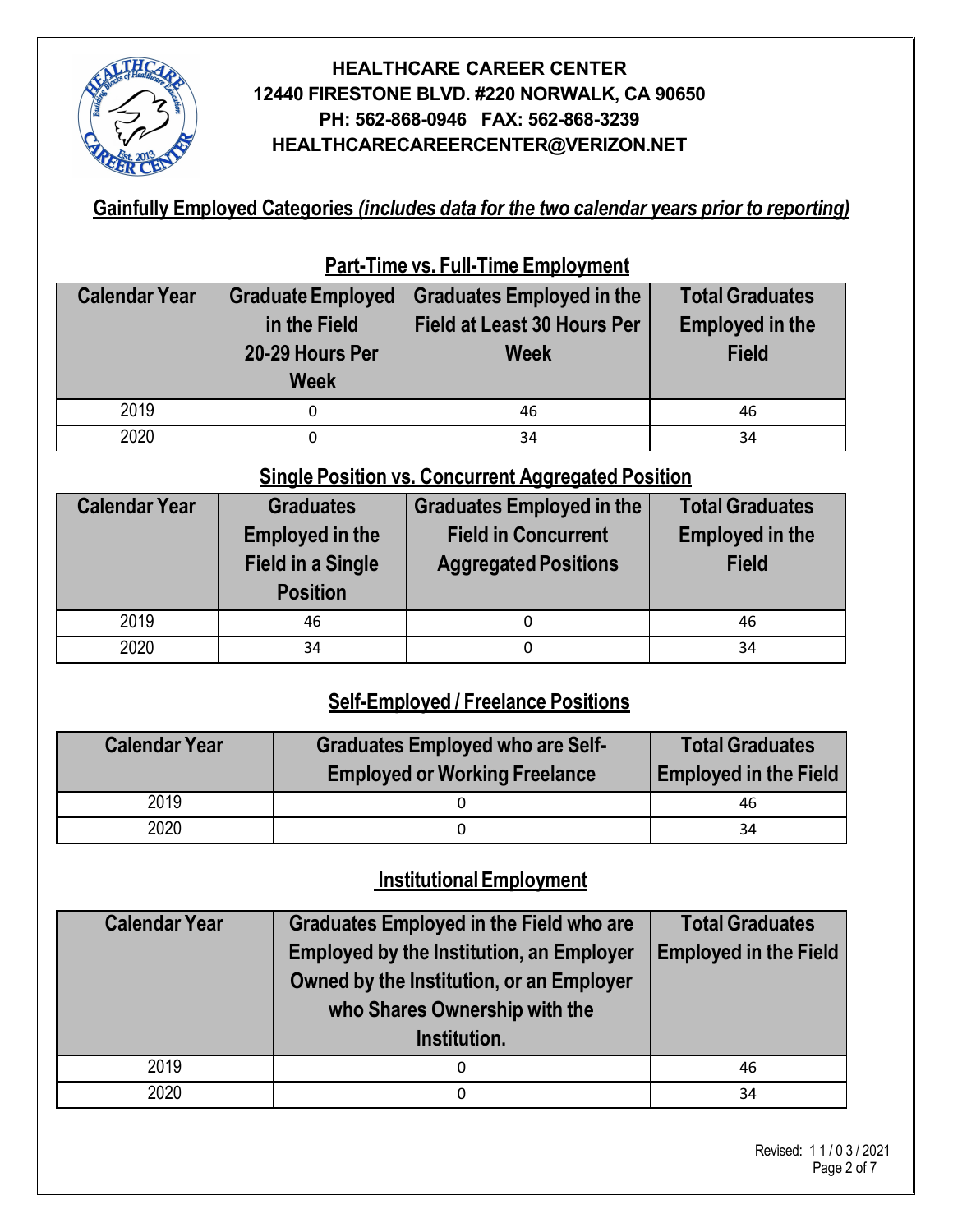

**Student's Initials: Date:**

### **Initial only after you have had sufficient time to read and understand the information.**

This program may result in freelance or self-employment.

- The work available to graduates of this program is usually for freelance or self-employment.
- This type of work may not be consistent.
- The period of employment can range from one day to weeks to several months.
- Hours worked in a day or week may be more or less than the traditional 8 hour work day or 40 hours work week.
- You can expect to spend unpaid time expanding your networks, advertising, promoting your services, or honing your skills.
- Once graduates begin to work freelance or are self-employed, they will be asked to provide documentation that they are employed as such so that they may be counted as placed for our job placement records.
- Students initialing this disclosure understand that either a majority or all of this school's graduates are employed in this manner and understand what comprises this work style.

#### **Student's Initials: Date: Only initial after you have had sufficient time to read and understand the information.**

# **License Examination Passage Rates (includes data for the two calendar years prior to reporting)**

| <b>Calendar</b><br>Year | <b>Number of</b><br><b>Graduates in</b><br><b>Calendar Year</b> | <b>Number of</b><br><b>Graduates</b><br><b>Taking Exam</b> | <b>Number Who</b><br><b>Passed First</b><br><b>Available Exam</b><br>Exam | <b>Number Who</b><br><b>Failed First</b><br><b>Available</b><br>Exam | <b>Passage</b><br><b>Rate</b> |
|-------------------------|-----------------------------------------------------------------|------------------------------------------------------------|---------------------------------------------------------------------------|----------------------------------------------------------------------|-------------------------------|
| 2019                    | 67                                                              | 67                                                         | 61                                                                        | 6                                                                    | 91.04%                        |
| 2020                    | 76                                                              | 69                                                         | 60                                                                        | 6                                                                    | 86.96%                        |

Licensure examination passage data is not available from the state agency administering the examination. We are unable to collect data from 69 graduates.

**Student's Initials: Date:**

**Initial only after you have had sufficient time to read and understand the information.**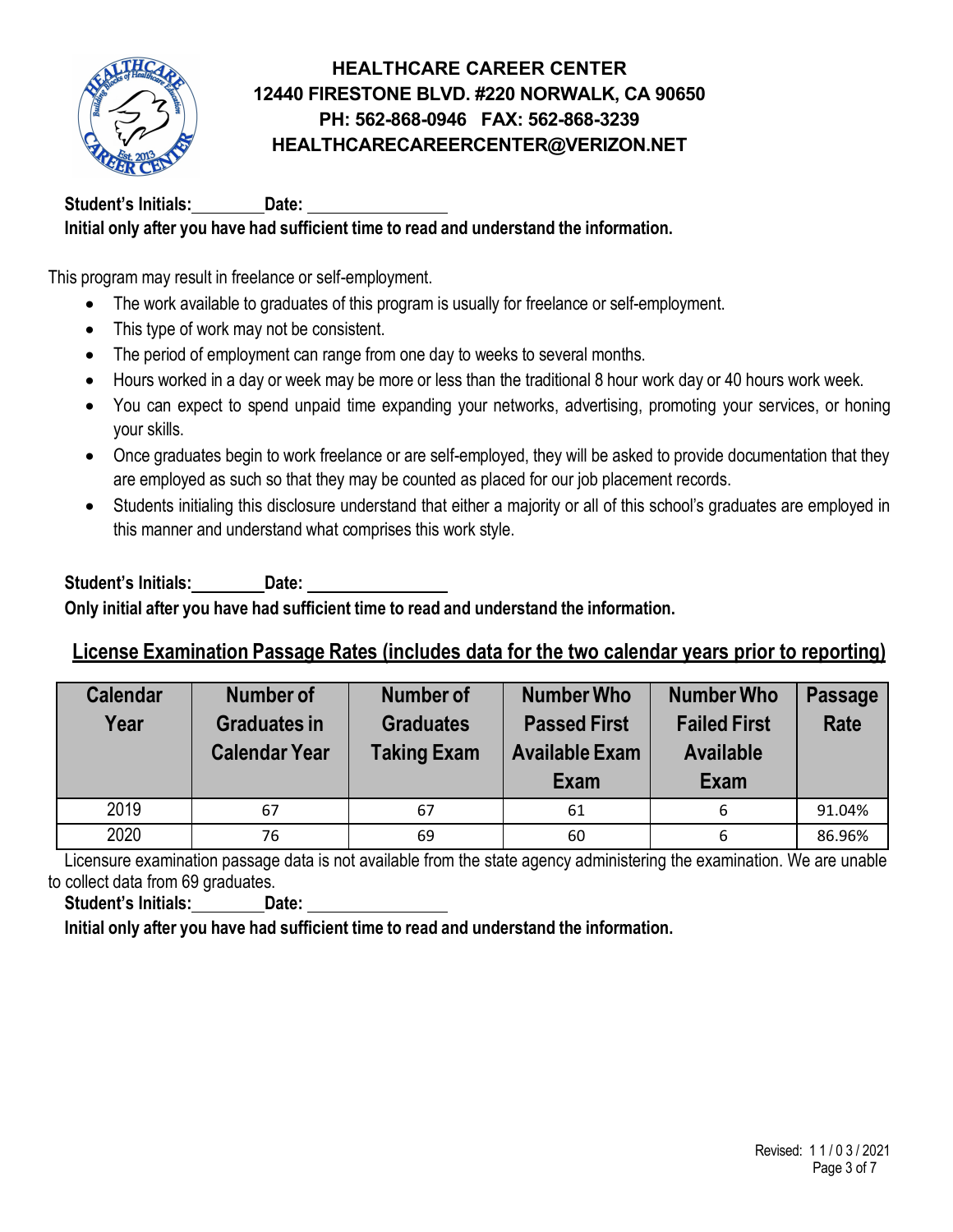

**Salary and Wage Information** *(includes data for the two calendar years prior to reporting)*

**Annual salary and wages reported for graduates employed in the field.**

| <b>Calendar</b> | <b>Graduates</b>     | <b>Graduates</b>   |   |                      |                         |   | $ \$20,001 $ \$25,001   \$30,001   \$35,001   No Salary |
|-----------------|----------------------|--------------------|---|----------------------|-------------------------|---|---------------------------------------------------------|
| Year            | <b>Available for</b> | <b>Employed in</b> |   |                      |                         | ш | <b>Information</b>                                      |
|                 | <b>Employment</b>    | <b>Field</b>       |   | $ $25,000 $ \$30,000 | $ $ \$35,000   \$40,000 |   | <b>Reported</b>                                         |
| 2019            | 60                   | 46                 |   | 46                   |                         | 0 |                                                         |
| 2020            | 68                   | 34                 | 0 | 34                   | 0                       | 0 |                                                         |

A list of sources used to substantiate salary disclosures is available from the school. A student may go to [www.bureauoflaborstatistics.gov](http://www.bureauoflaborstatistics.gov/) and under the heading of healthcare.

**Student's Initials: Date:**

**Initial only after you have had sufficient time to read and understand the information.**

# **Cost of Educational Program**

Total charges for the program for students completing on time in 2019: \$1,575.00 Total charges may be higher for students that do not complete on time.

Total charges for the program for students completing on time in 2020: \$1,575.00 Total charges may be higher for students that do not complete on time.

**Student's Initials: Date: Initial only after you have had sufficient time to read and understand the information.**

# **Federal Student Loan Debt**

Students at HEALTHCARE CAREER CENTER are not eligible for federal student loans. This institution does not meet the U.S. Department of Education criteria that would allow its students to participate in federal student aid programs.

**Student's Initials: Date: Initial only after you have had sufficient time to read and understand the information.**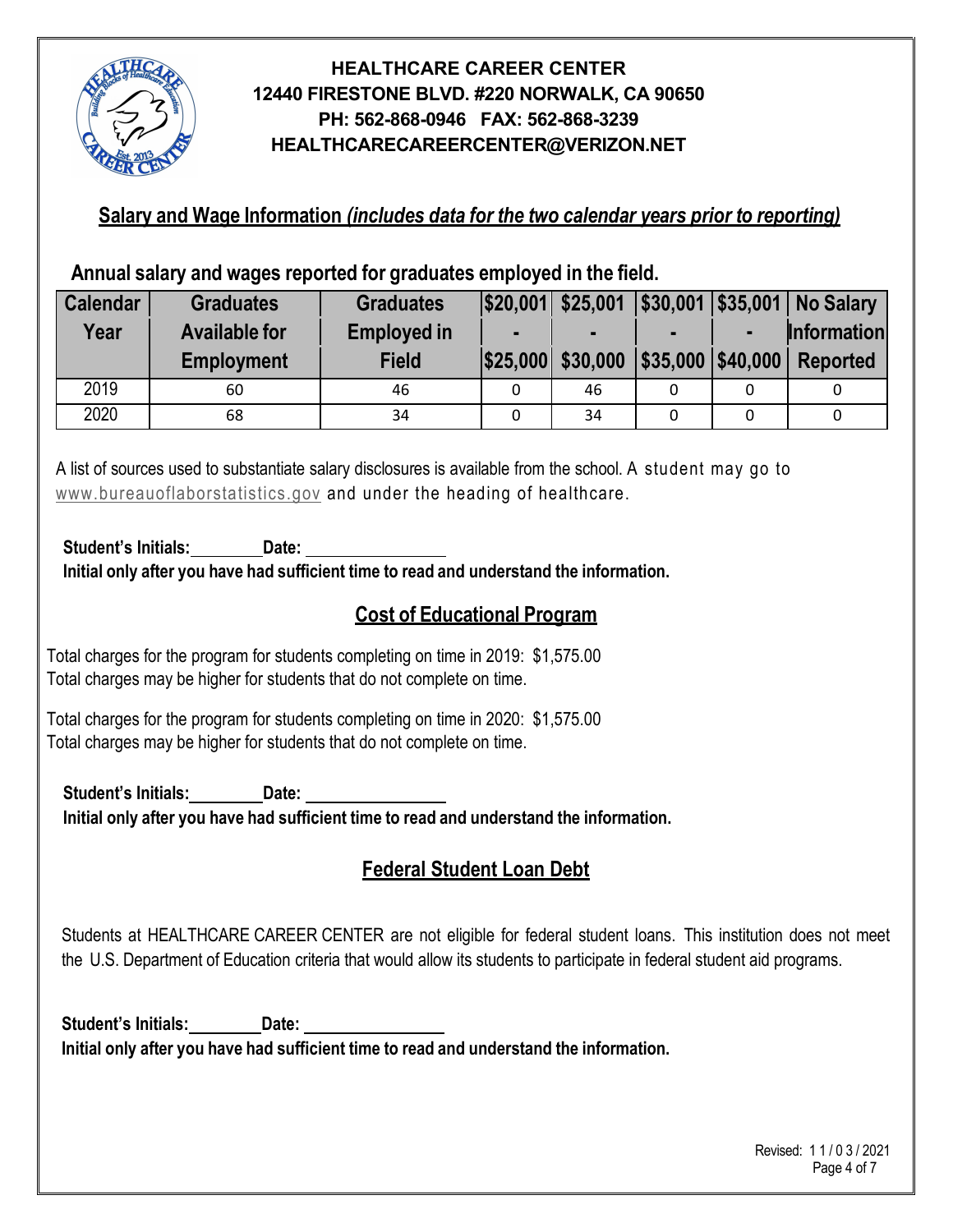

This fact sheet is filed with the Bureau for Private Postsecondary Education. Regardless of any information you may have relating to completion rates, placement rates, starting salaries, or license exam passage rates, this fact sheet contains the information as calculated pursuant to state law.

Any questions a student may have regarding this fact sheet that have not been satisfactorily answered by the institution may be directed to the Bureau for Private Postsecondary Education at 1747 N. Market Blvd, Suite 225, Sacramento, CA 95834, [www.bppe.ca.gov,](http://www.bppe.ca.gov/) toll-free telephone number (888) 370-7589 or by fax (916) 263-1897.

Student Name - Print

Student Signature Date Date Controller and Date Date Date

School Official Date **Date** 

 Revised: 1 1 / 0 3 / 2021 Page 5 of 7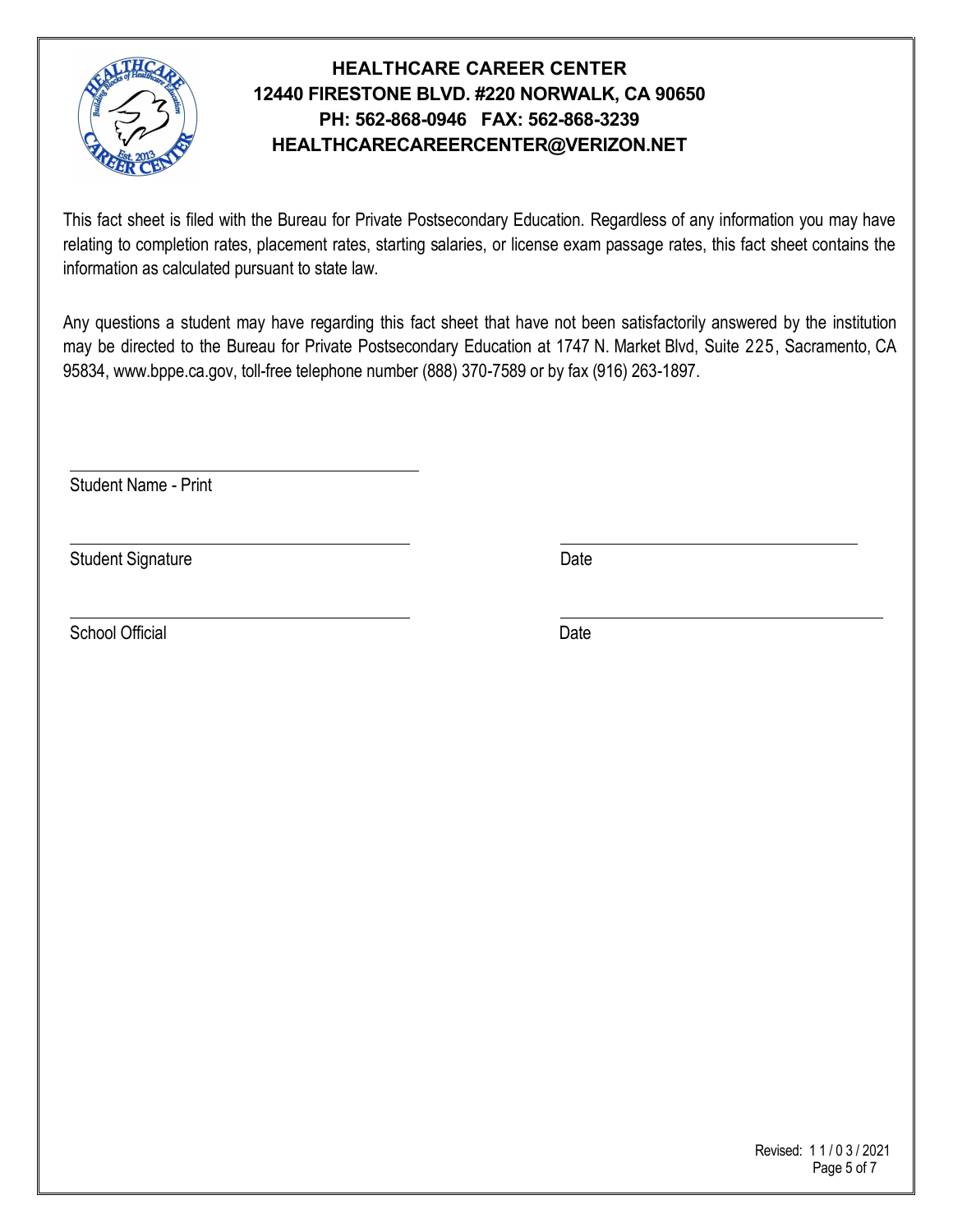

# **Definitions**

- "Number of Students Who Began the Program" means the number of students who began a program who were scheduled to complete the program within 100% of the published program length within the reporting calendar year and excludes all students who cancelled during the cancellation period.
- "Students Available for Graduation" is the number of students who began the program minus the number of students who have died, been incarcerated, or been called to active military duty.
- "Number of On-time Graduates" is the number of students who completed the program within 100% of the published program length within the reporting calendar year.
- "On-time Completion Rate" is the number of on-time graduates divided by the number of students available for graduation.
- "150% Graduates" is the number of students who completed the program within 150% of the program length (includes on-time graduates).
- "150% Completion Rate" is the number of students who completed the program in the reported calendar year within 150% of the published program length, including on-time graduates, divided by the number of students available for graduation.
- "Graduates Available for Employment" means the number of graduates minus the number of graduates unavailable for employment.
- "Graduates Unavailable for Employment" means the graduates who, after graduation, die, become incarcerated, are called to active military duty, are international students that leave the United States or do not have a visa allowing employment in the United States, or are continuing their education in an accredited or bureau-approved postsecondary institution.
- "Graduates Employed in the Field" means graduates who beginning within six months after a student completes the applicable educational program are gainfully employed, whose employment has been reported, and for whom the institution has documented verification of employment. For occupations for which the state requires passing an examination, the six months period begins after the announcement of the examination results for the first examination available after a student completes an applicable educational program.
- "Placement Rate Employed in the Field" is calculated by dividing the number of graduates gainfully employed in the field by the number of graduates available for employment.
- "Number of Graduates Taking Exam" is the number of graduates who took the first available exam in the reported calendar year.
- "First Available Exam Date" is the date for the first available exam after a student completed a program.
- "Passage Rate" is calculated by dividing the number of graduates who passed the exam by the number of graduates who took the reported licensing exam.
- "Number Who Passed First Available Exam" is the number of graduates who took and passed the first available licensing exam after completing the program.
- "Salary" is as reported by graduate or graduate's employer.
- "No Salary Information Reported" is the number of graduates for whom, after making reasonable attempts, the, school was not able to obtain salary information.